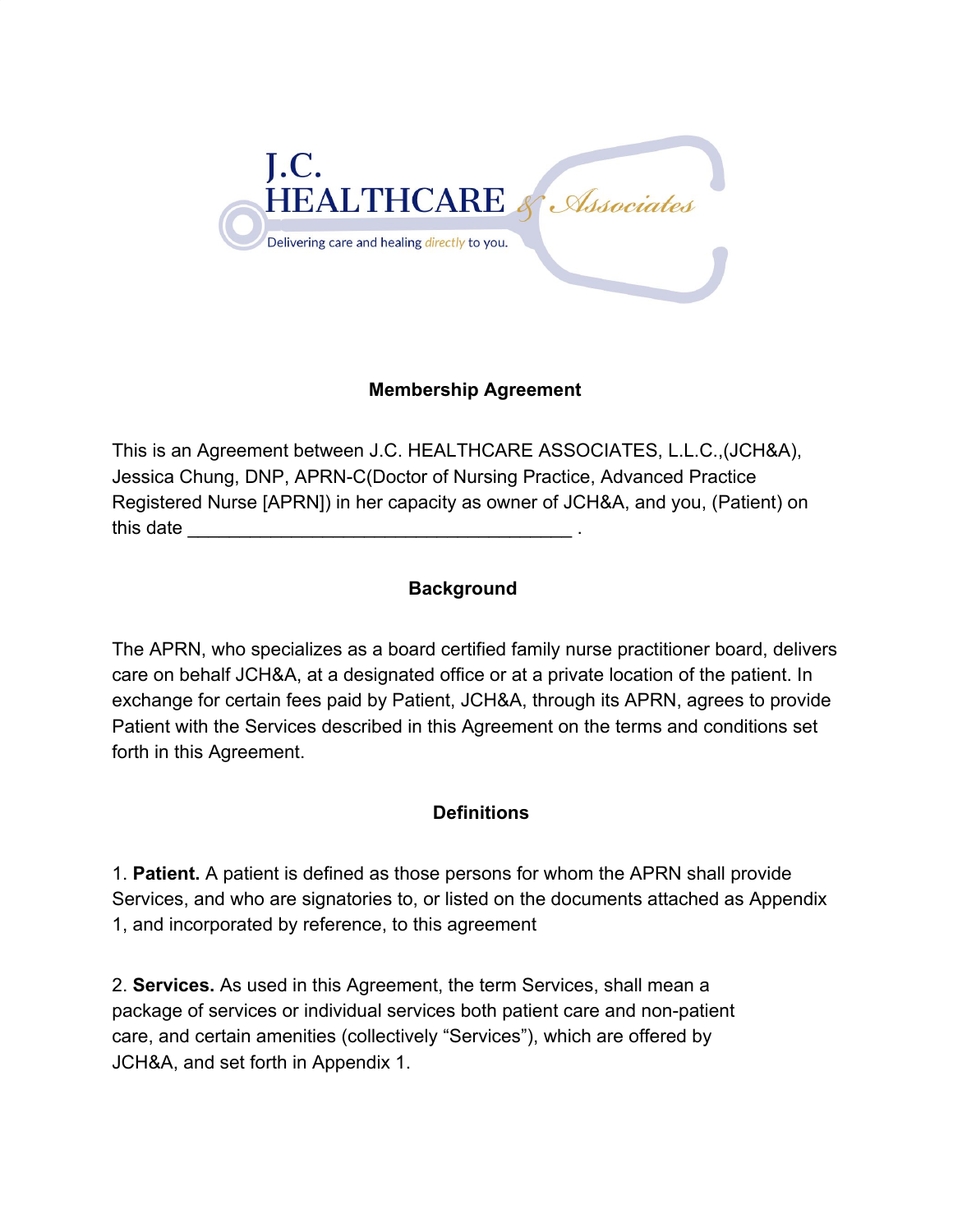3. **Terms.** This agreement shall commence on the date signed by the parties below and shall continue every month, automatically renewed each month.

4. **Fees.** In exchange for the services described herein, Patient agrees to pay JCH&A, the amount as set forth in Appendix 1, attached. This fee is payable upon execution of this agreement and is in payment for the services provided to Patient during the term of this Agreement. If this Agreement is cancelled by

either party before the agreement termination date, then JCH&A shall refund

the Patient's pro- rated share of the original payment, remaining after deducting individual charges for services rendered to Patient up to cancellation.

5. **Non-Participation in Insurance.** Patient acknowledges that neither JCH&A, nor the APRN participates in any health insurance or HMO plans or Medicare or Federal Healthcare plans. Neither of the above make any representations whatsoever that any fees paid under this Agreement are covered by your health insurance or other third-party payment plans applicable to the Patient. The Patient shall retain full and complete responsibility for any such determination. If the Patient is eligible for Medicare, or during the term of this Agreement becomes eligible for Medicare, then Patient is not eligible for JCH&A services. This agreement acknowledges your understanding that the APRN does not provide services to patients eligible for Medicare and Medicaid and will not seek reimbursement from Medicare, Medicaid, or any Federal Healthcare panels and as a result, Medicare, Medicaid, or any Federal Healthcare panels cannot be billed for any services performed for Patient by the APRN. Patient agrees not to bill Medicare, Medicaid, or any Federal Healthcare panels or attempt Medicare, Medicaid, or any Federal Healthcare panel reimbursement for any such services. (Initials)

6. **Insurance or Other Medical Coverage.** Patient acknowledges and understands that this Agreement is not a health insurance plan, and not a substitute for health insurance or other health plan coverage (such as membership in an HMO). It will not cover hospital services, or any services not personally provided by JCH&A, or its Providers. Patient acknowledges that Island DPC has advised that patient obtain or keep in full force such health insurance policy(ies) or plans that will cover Patient for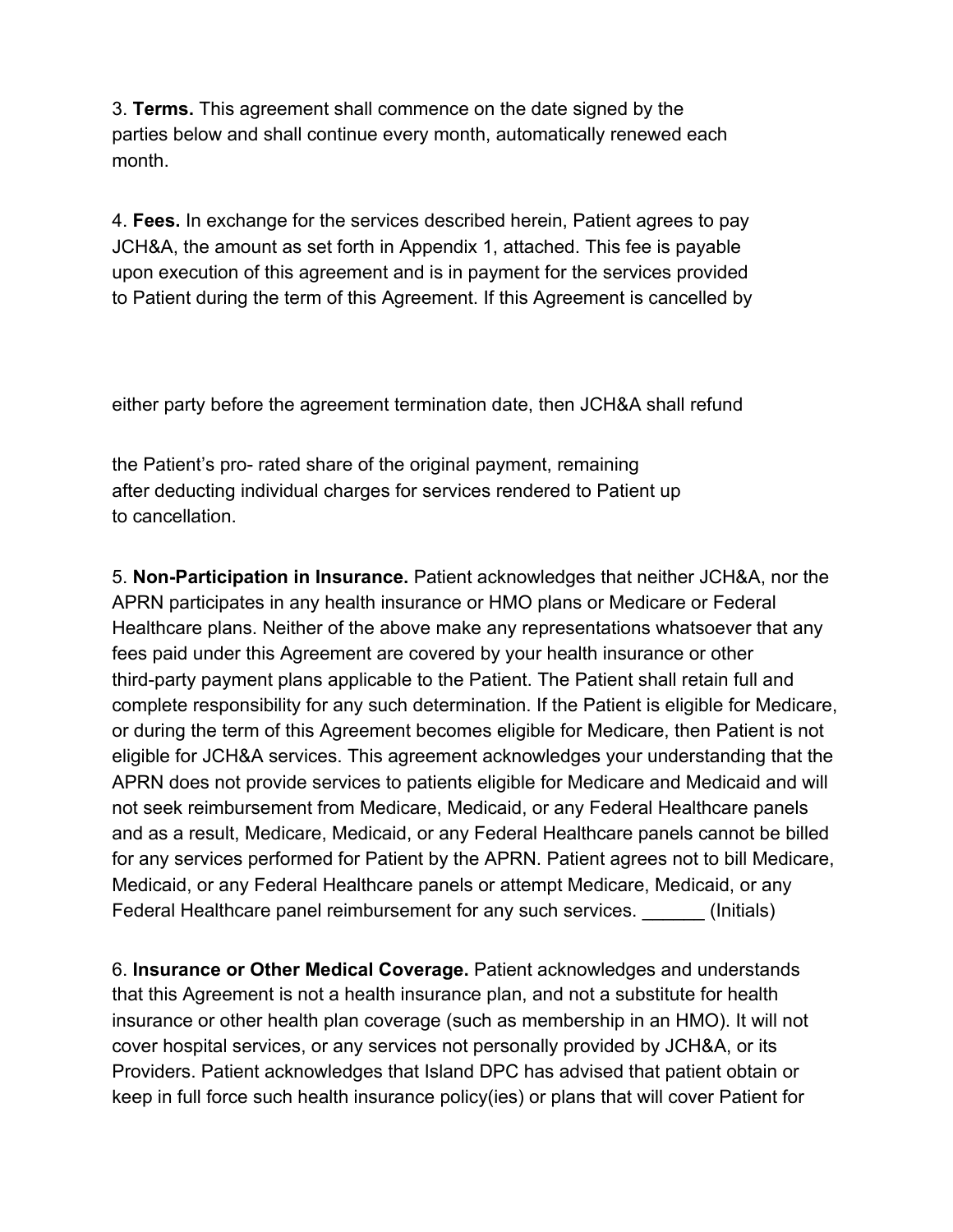general healthcare costs. Patient acknowledges that this Agreement is not a contract that provides health insurance, and this Agreement is not intended to replace any existing or future health insurance or health plan coverage that Patient may carry.

7. **Term; Termination.** This Agreement will commence on the date first written above and will extend monthly thereafter. Notwithstanding the above, both Patient and

JCH&A shall have the absolute and unconditional right to terminate the Agreement, without showing any cause for termination, upon giving 30 days prior written notice to the other party. Unless previously terminated as set forth above, at the expiration of the initial one-month term (and each succeeding monthly term), the Agreement will automatically renew for successive monthly terms upon the payment of the monthly fee each contract month.

8. **Communications.** You acknowledge that communications with the Provider using e- mail, facsimile, video chat, instant messaging, and cell phone are not guaranteed to be secure or confidential methods of communications. As such, you expressly waive the provider's obligation to guarantee confidentiality with respect to correspondence using such means of communication. You acknowledge that all such communications may become a part of your medical records. By providing Patient's e-mail address on the attached Appendix 1, Patient authorizes the JCH&A, and its providers to communicate with Patient by e-mail regarding Patient's "protected health information" (PHI) (as that term is defined in the Health Insurance Portability and Accountability Act (HIPAA) of 1996 and it's implementing regulations) By inserting Patient's e-mail address in Exhibit 1, Patient acknowledges that: (a) E-mail is not necessarily a secure medium for sending or receiving PHI and, there is always a possibility that a third party may gain access; (b) Although and the provider will make all reasonable efforts to keep e-mail communications confidential and secure, neither JCH&A, nor the provider can assure or guarantee the absolute confidentiality of e-mail communications; (c) In the discretion of the provider, e-mail communications may be made a part of Patient's permanent medical record; and, (d) Patient understands and agrees that E-mail is not an appropriate means of communication regarding emergency or other time-sensitive issues or for inquiries regarding sensitive information. In the event of an emergency, or a situation in which the member could reasonably expect to develop into an emergency, Member shall call 911 or the nearest Emergency Department, and follow the directions of emergency personnel. If Patient does not receive a response to an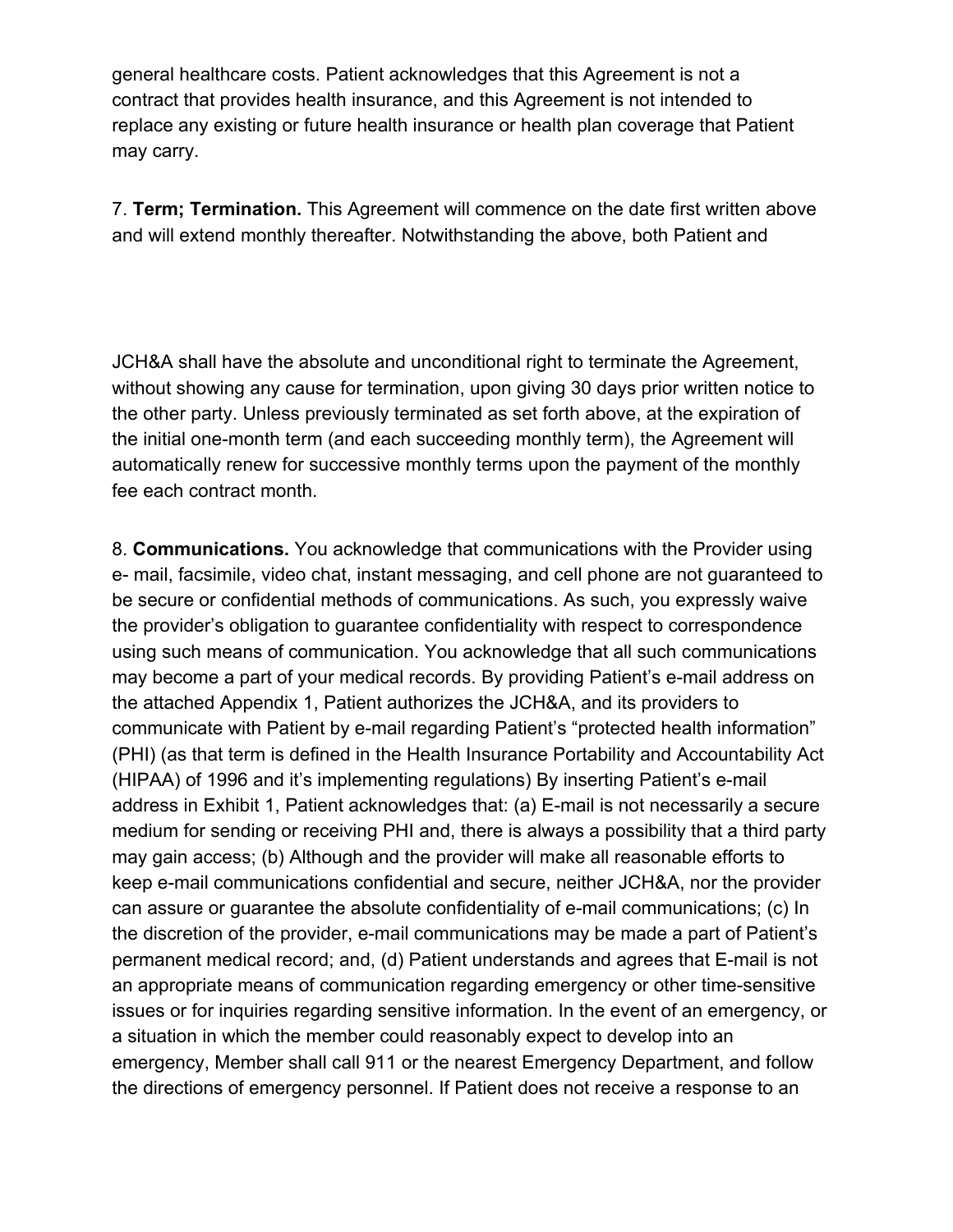e-mail message within one business day (Monday through Friday), Patient agrees to use another means of communication to contact the provider. Neither JCH&A, nor the provider will be liable to Patient for any loss, cost, injury, or expense caused by, or resulting from, a delay in responding to Patient as a result of technical failures, including, but not limited to, (i) technical failures attributable to any internet service

provider, (ii) power outages, failure of any electronic messaging software, or failure to properly address e-mail messages, (iii) failure of the Practice's computers or computer network, or faulty telephone or cable data transmission, (iv) any interception of e-mail communications by a third party; or (v) your failure to comply with the guidelines regarding use of e-mail communications set forth in this paragraph.

9. **Change of Law.** If there is a change of any law, regulation or rule, federal, state or local, which affects the Agreement including these Terms & Conditions, which are incorporated by reference in the Agreement, or the activities of either party under the Agreement, or any change in the judicial or administrative interpretation of any such law, regulation or rule, and either party reasonably believes in good faith that the change will have a substantial adverse effect on that party's rights, obligations or operations associated with the Agreement, then that party may, upon written notice, require the other party to enter into good faith negotiations to renegotiate the terms of the Agreement including these Terms & Conditions. If the parties are unable to reach an agreement concerning the modification of the Agreement within forty-five days after of date of the effective date of change, then either party may immediately terminate the Agreement by written notice to the other party.

10. **Severability.** If for any reason any provision of this Agreement shall be deemed, by a court of competent jurisdiction, to be legally invalid or unenforceable in any jurisdiction to which it applies, the validity of the remainder of the Agreement shall not be affected, and that provision shall be deemed modified to the minimum extent necessary to make that provision consistent with applicable law and in its modified form, and that provision shall then be enforceable.

11. **Reimbursement for services rendered.** If this Agreement is held to be invalid for any reason, and if JCH&A therefore required to refund all or any portion of the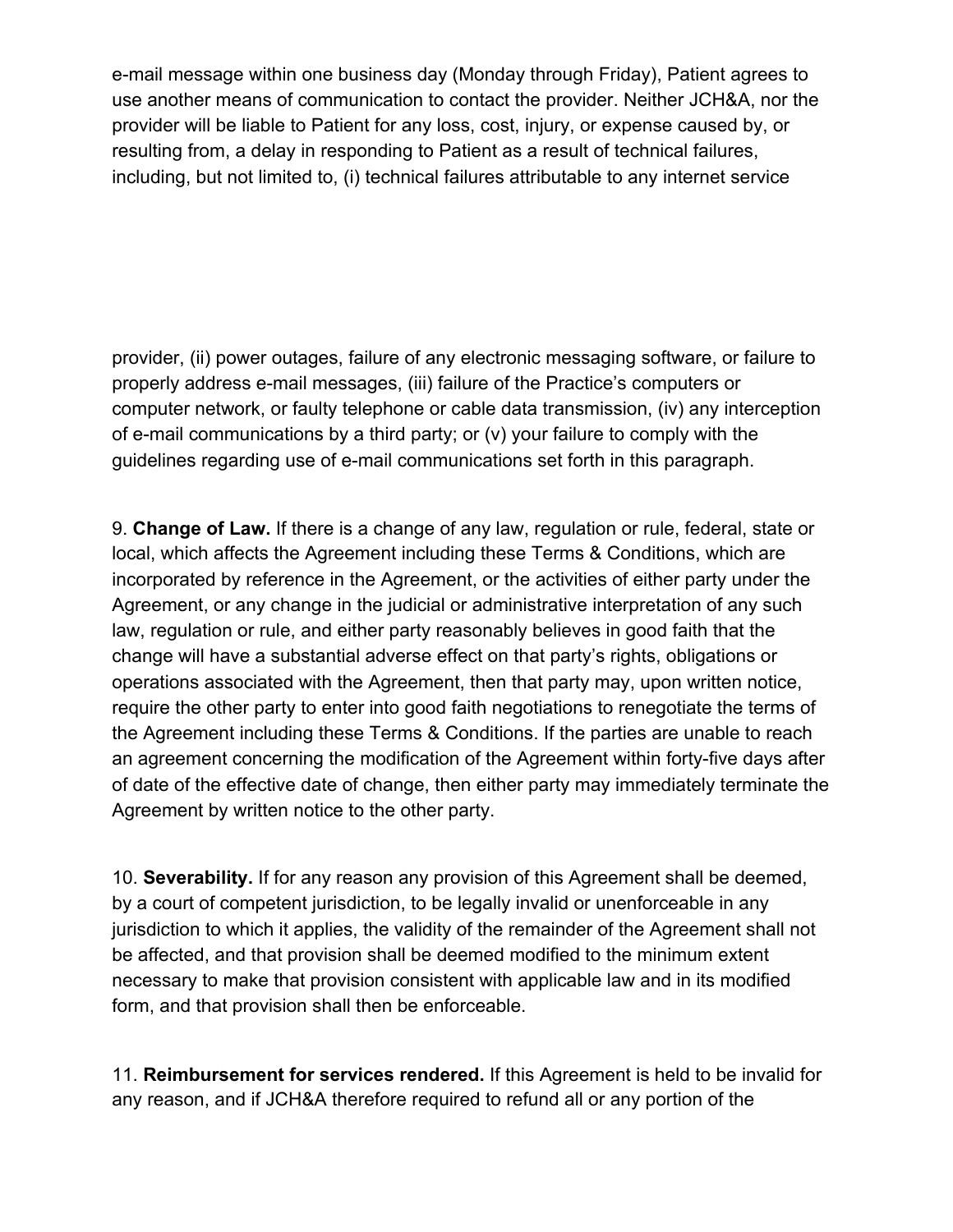monthly fees paid by Patient, Patient agrees to pay JCH&A an amount equal to the reasonable value of the Services actually rendered to Patient during the period of time for which the refunded fees were paid.

12. **Amendment.** No amendment of this Agreement shall be binding on a party unless it is made in writing and signed by all the parties. Notwithstanding the foregoing, the provider may unilaterally amend this Agreement to the extent required by federal, state, or local law or regulation ("Applicable Law") by sending You 30 days advance

written notice of any such change. Any such changes are incorporated by reference into this Agreement without the need for signature by the parties and are effective as of the date established by JCH&A, except that Patient shall initial any such change at JCH&A request. Moreover, if Applicable Law requires this Agreement to contain provisions that are not expressly set forth in this Agreement, then, to the extent necessary, such provisions shall be incorporated by reference into this Agreement and shall be deemed a part of this Agreement as though they had been expressly set forth in this Agreement.

13. **Assignment.** This Agreement, and any rights Patient may have under it, may not be assigned or transferred by Patient.

14. **Relationship of Parties.** Patient and the APRN intend and agree that the APRN, in performing their duties under this Agreement, is an independent contractor, as defined by the guidelines promulgated by the United States Internal Revenue Service and/or the United States Department of Labor, and the provider shall have exclusive control of her work and the manner in which it is performed.

15. **Legal Significance.** Patient acknowledges that this Agreement is a legal document and creates certain rights and responsibilities. Patient also acknowledges having had a reasonable time to seek legal advice regarding the Agreement and has either chosen not to do so or has done so and is satisfied with the terms and conditions of the Agreement.

16. **Miscellaneous.** This Agreement shall be construed without regard to any presumptions or rules requiring construction against the party causing the instrument to be drafted. Captions in this Agreement are used for convenience only and shall not limit, broaden, or qualify the text.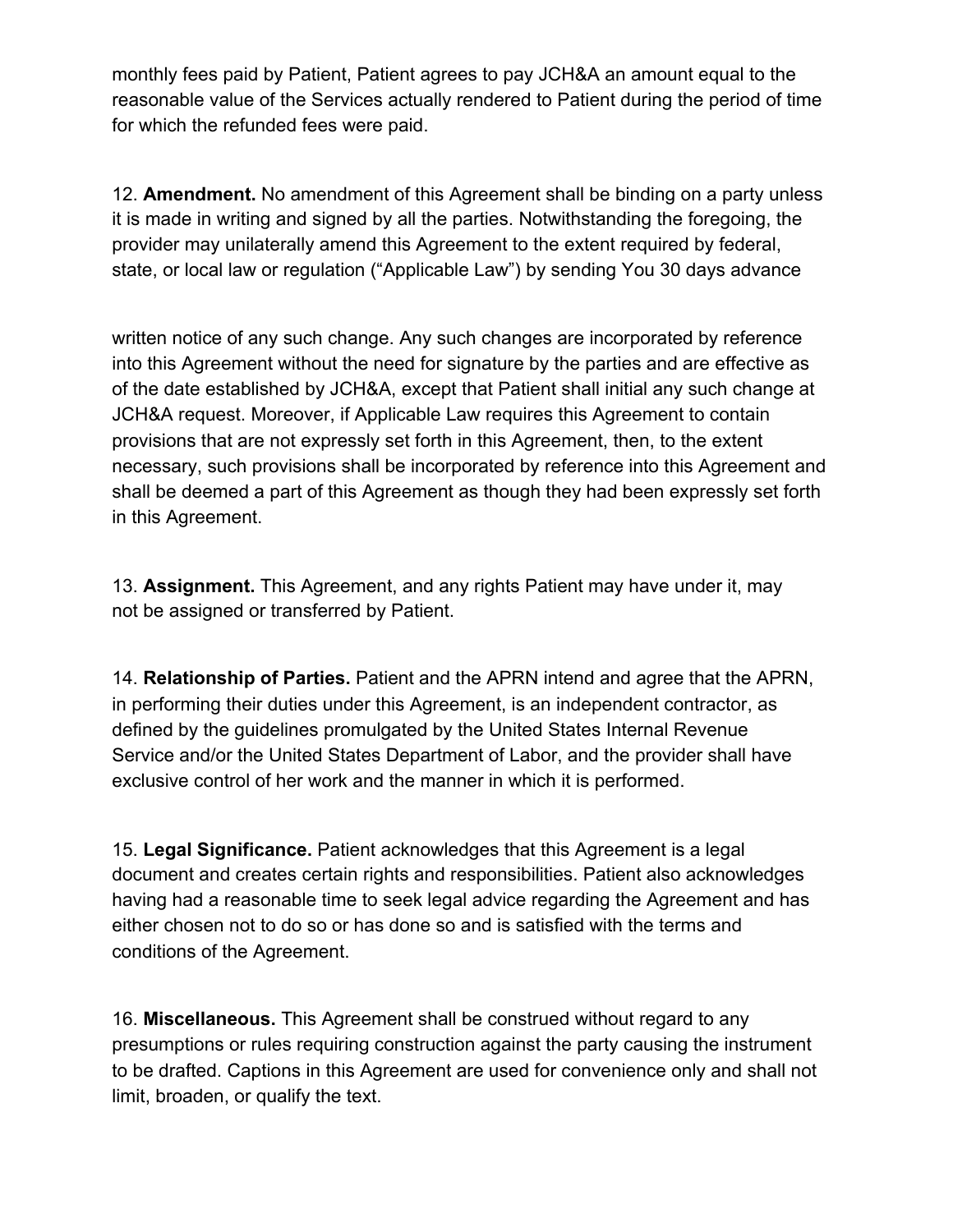17. **Entire Agreement.** This Agreement contains the entire agreement between the parties and supersedes all prior oral and written understandings and agreements regarding the subject matter of this Agreement.

18. **Jurisdiction.** This Agreement shall be governed and construed under the laws of the State of Florida and All disputes arising out of this Agreement shall be settled in the court of proper venue and jurisdiction for JCH&A's registered address in Wesley Chapel, FL.

19. **Service.** All written notices are deemed served if sent to the mailing address of the party written above or appearing in Exhibit A by first class U.S. mail. The parties have signed duplicate counterparts of this Agreement on the date first written above.

**By signing below, both parties agree to the terms of this Agreement.**

| Patient's full name (Print)       | <b>Date</b> |  |
|-----------------------------------|-------------|--|
| <b>Patient's signature</b>        | <b>Date</b> |  |
| <b>APRN's full name and title</b> | <b>Date</b> |  |
| <b>APRN's signature</b>           | <b>Date</b> |  |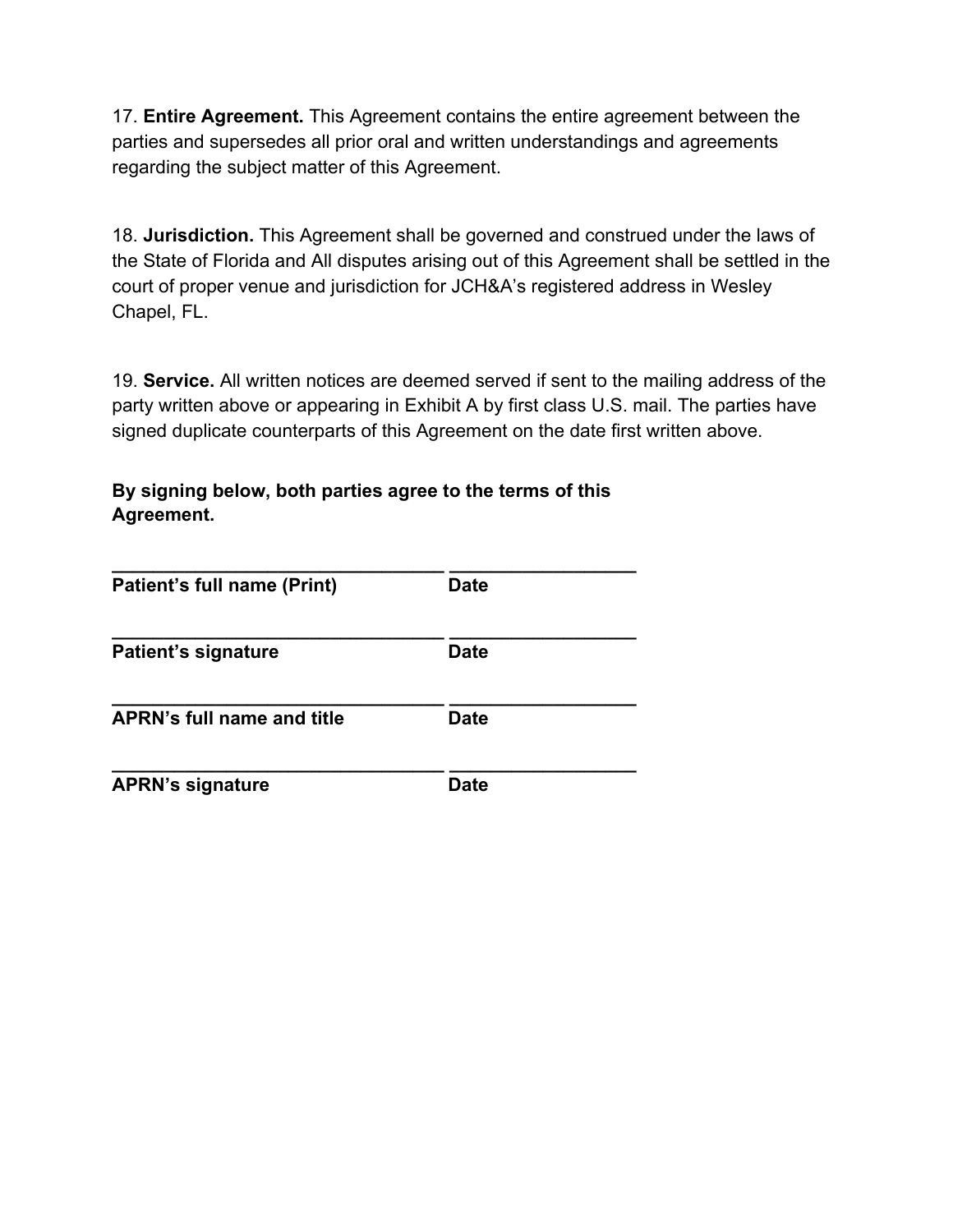### **Appendix A**

# **Services and Payment Terms**

1. Patient Services. As used in this Agreement, the term Patient Services shall mean those patient services that the APRN, herself is permitted to perform under the laws of the State of Florida and that are consistent with her training and experience as a family nurse practitioner, as the case may be. Patient shall also be entitled to an annual or semi-annual "wellness examination and evaluation," (no more than two visits per year at least 6 months apart) which shall be performed by the provider, and include the following but not limited to:

Health Risk Assessment, Vision Screening, Comprehensive Lab Screening\*, Psychosocial Screening

\*Some restrictions may apply. Patient is responsible for **ALL** lab costs. All lab costs must be paid in full at time of service.

Each patient is entitled to unlimited visits for acute conditions and new problem visits **as deemed necessary by the provider, per each paid membership month**, with a limit of 24 visits per year, unless an additional visit is deemed necessary by the provider. Each additional visit will be \$30 per visit.

JCH&A and the APRN have all rights to defer any medical condition for further evaluation to another provider or medical facility such as a specialist, urgent care or emergency department.

The APRN may from time to time, due to vacations, sick days, and other similar situations, not be available to provide the services referred to above in this paragraph

1. During such times, Patient's calls to the APRN, or to the APRN's office, will be directed to a provider who is "covering" for the APRN during her absence or an office staff member. JCH&A will make every effort to arrange for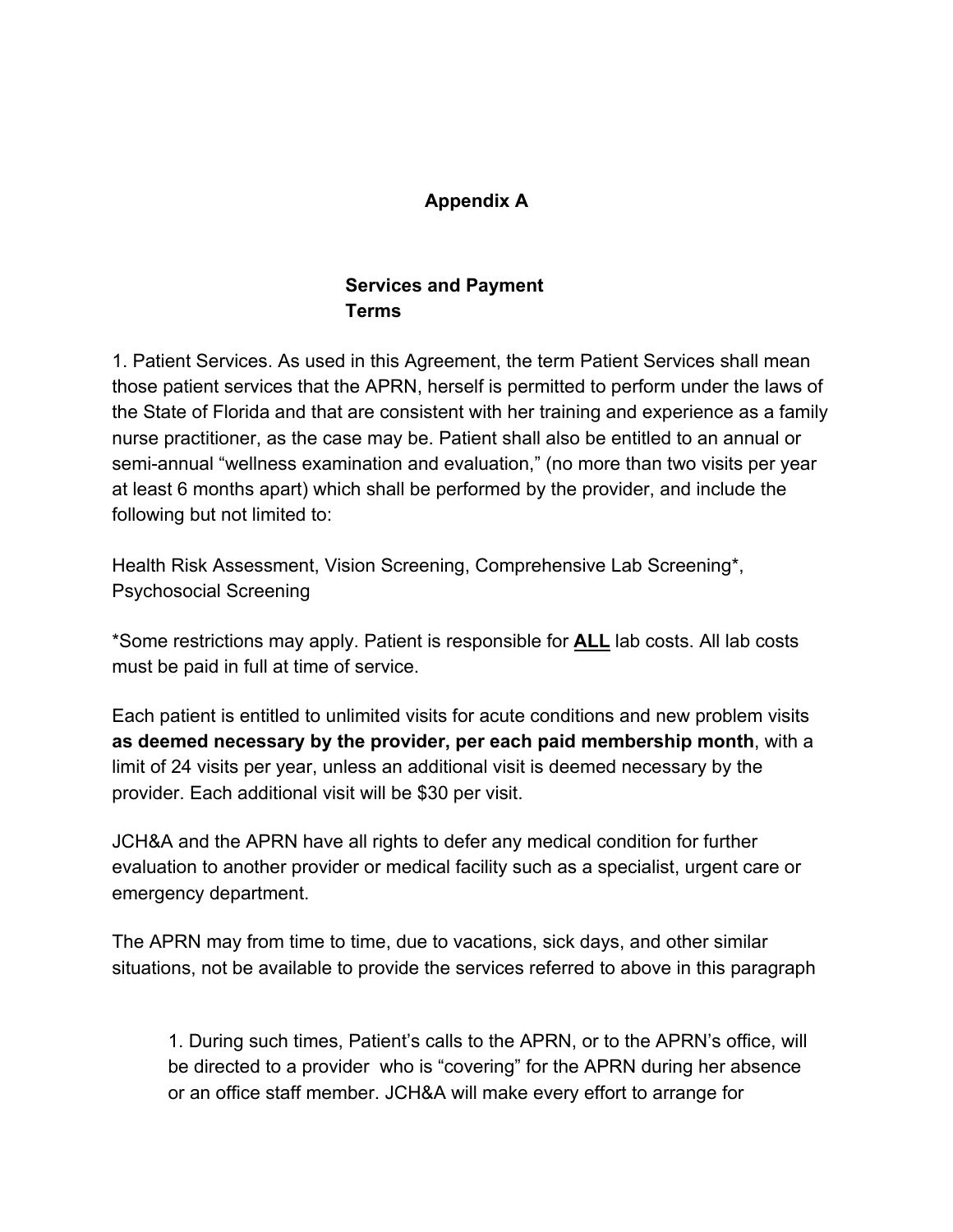coverage but does not guarantee such coverage.

2. Non-Medical, Personalized Services. JCH&A shall also provide Patient with the following non- medical services ("Non-Medical Services"):

(a) After hours and Weekend Access. Patient shall have access to the Provider via messaging, e-mail, phone and video conferencing. Patient shall be given a phone number where the patient may reach the Provider. During the Provider's absence for vacations, continuing medical education, illness, emergencies, or days off, JCH&A will provide the services of an appropriate licensed healthcare provider for assistance in obtaining patient services. Patient shall be given instructions as to how to contact such healthcare provider. Such provider shall be available to Patient to the same extent as would the APRN, however provider may be contacted through an answering service rather than through a direct phone line.

(b) E-Mail Access. Patient shall be given the Provider's e-mail address to which non-urgent communications can be addressed. Such communications shall be dealt with by the Provider or staff member of the Practice in a timely manner. Patient understands and agrees that email and the internet should never be used to access patient care in the event of an emergency, or any situation that Patient could reasonably expect may develop into an emergency. Patient agrees that in such situations, when a Patient cannot speak to a Provider immediately in person or by telephone, that Patient shall call 911 or the nearest emergency medical assistance provider and follow the directions of emergency medical personnel.

(c) No Wait or Minimal Wait Appointments. Every effort shall be made to assure that the Patient is seen by the Provider immediately at scheduled visit time or after only a minimal wait. If the APRN foresees a minimal wait time, Patient shall be contacted and advised of the projected wait time.

(d) Same Day/Next Day Appointments. Same day and next day appointments are available based on the time Patient contacts the office for an appointment and the APRN's schedule. There is no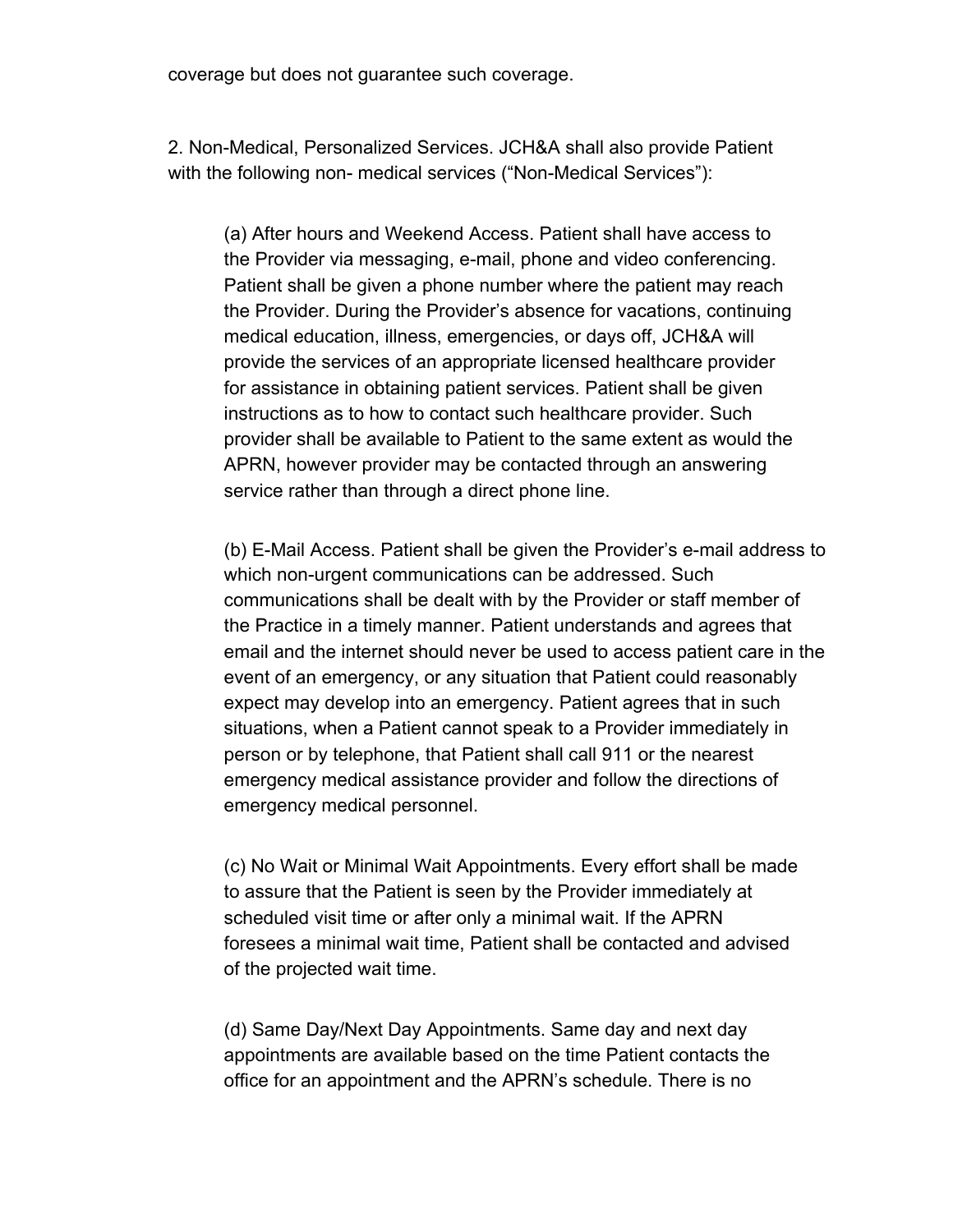guarantee that an appointment will be available for the patient.

(e) Home or Office Visits. Patient has access for the APRN to see Patient in Patient's home, office or a location in which there is privacy, such as a hotel room, and in situations where the Provider considers such a visit reasonably necessary and appropriate, she will make every reasonable effort to comply with Patient's request. Visits outside of the main office are mainly reserved for urgent situations and disabled patients.

(f) Specialists. APRN shall coordinate with patient care specialists to whom Patient is referred to assist Patient in obtaining specialty care. Patient understands that fees paid under this Agreement do not include and do not cover Specialist's fees or fees due to any healthcare professional other than the APRN.

**By signing below, both parties agree to the terms of Appendix A.**

| <b>Patient's full name (Print)</b> | Date |  |
|------------------------------------|------|--|
| <b>Patient's signature</b>         | Date |  |
| <b>APRN's full name and title</b>  | Date |  |
| <b>APRN's signature</b>            | Date |  |

**\_\_\_\_\_\_\_\_\_\_\_\_\_\_\_\_\_\_\_\_\_\_\_\_\_\_\_\_\_\_\_\_ \_\_\_\_\_\_\_\_\_\_\_\_\_\_\_\_\_\_**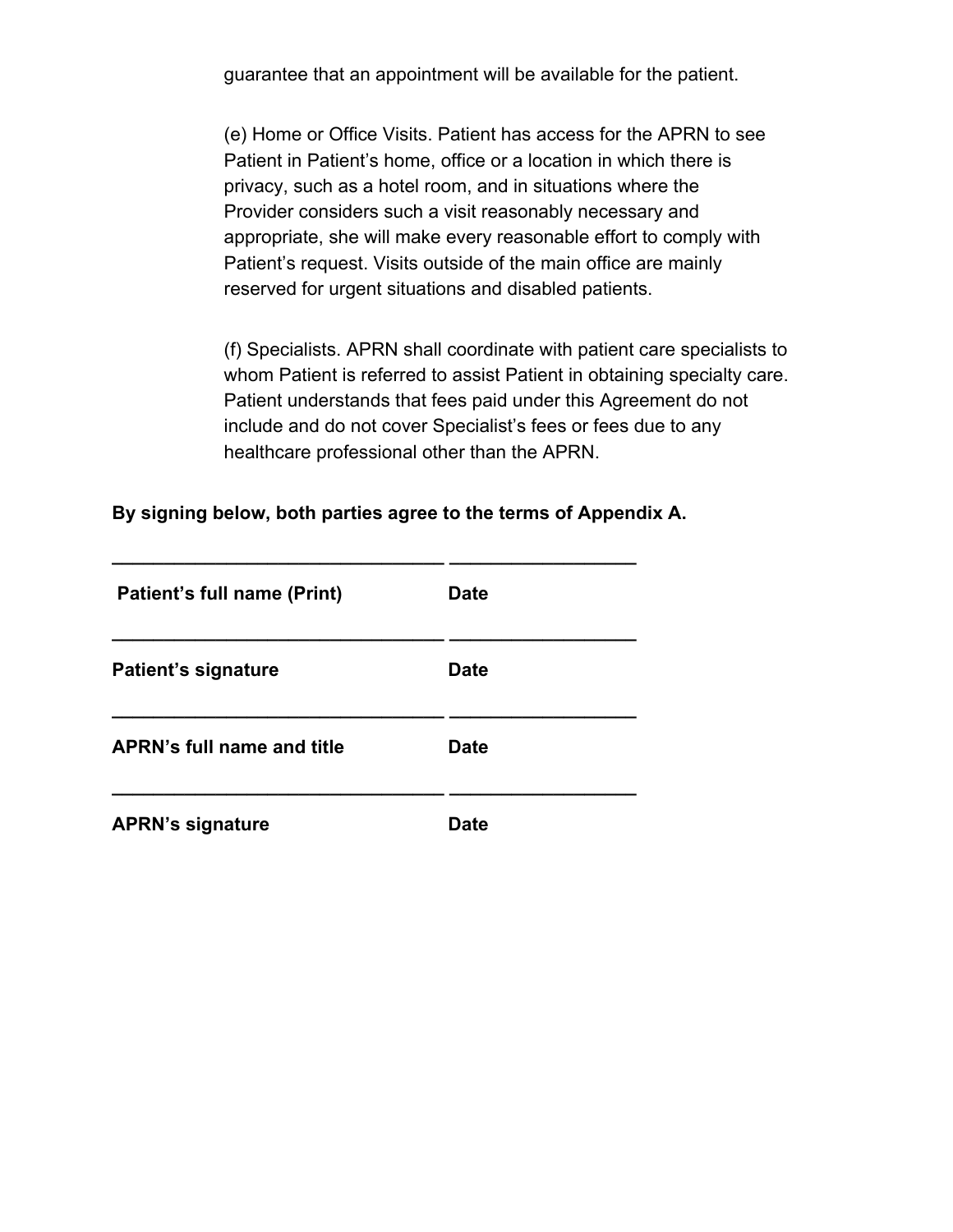## **Appendix B**

**Patient Account Enrollment - Medical Agreement Form**

**All fees as set out in the fee schedule shall apply to the following Patient(s), who by signing below agree to the terms and conditions of J.C. Healthcare & Associates Agreement form.**

| <b>Print Full Name</b> | Date of Birth       | Age                   |
|------------------------|---------------------|-----------------------|
| <b>Street Address</b>  |                     | City, State, Zip code |
| <b>Home Phone</b>      | <b>Mobile Phone</b> |                       |
| <b>E-mail address</b>  |                     |                       |

**Spouse/Child/Children that are also enrolling for the Membership**

**(Two children maximum for Family Membership Fee, each additional child is \$30)**

**Spouse (must be legally married and living in the same household)**

| <b>Print Full Name</b> |                     | Date of Birth | Age                  |
|------------------------|---------------------|---------------|----------------------|
| <b>Home Phone</b>      | <b>Mobile Phone</b> |               | <b>Email Address</b> |
| <b>Child/Children</b>  |                     |               |                      |
| <b>Print Full Name</b> |                     | Date of Birth | Age                  |
| <b>Print Full Name</b> |                     | Date of Birth | Age                  |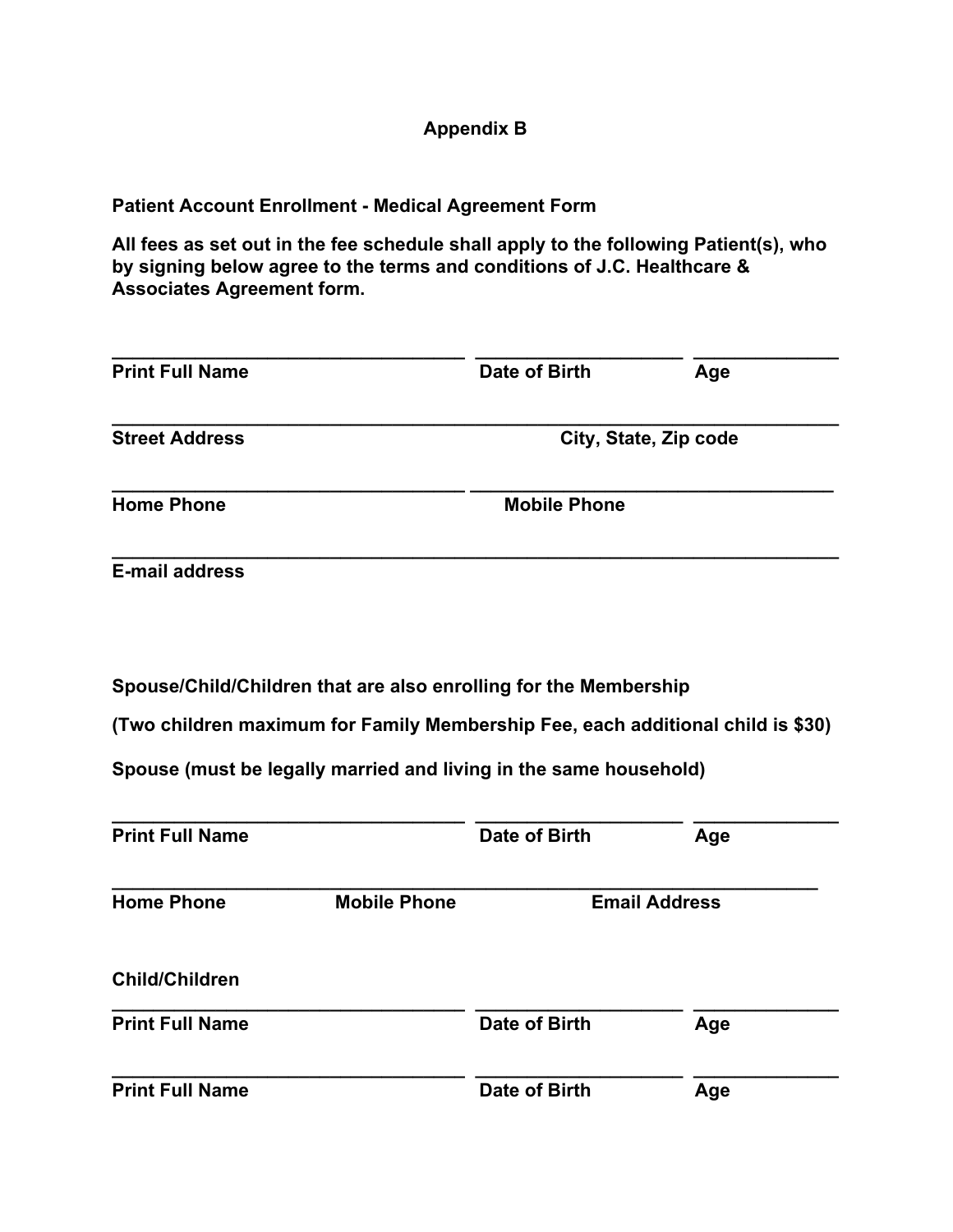# **Appendix C**

**Fee Schedule**

| 12 - 18 years old  | \$39 per month with enrolled parent |
|--------------------|-------------------------------------|
| 19 - 39 years old  | \$69 per month                      |
| 40 - 59 years old  | \$79 per month                      |
| 60 years and older | \$99 per month                      |

**Family rate (2 adults and 2 children) \_\_\_\_\_\_\_ per month**

**Enrollment fee \$99 per account\***

**Re-enrollment fee (after one month unpaid membership) \$99 per account**

**\_\_\_\_\_\_\_\_\_\_\_\_\_\_\_\_\_\_\_\_\_\_\_\_\_\_\_\_\_\_\_\_\_\_\_\_\_\_\_\_ \_\_\_\_\_\_\_\_\_\_\_\_\_\_\_\_\_\_\_\_\_\_\_**

**Monthly enrollment rate**

- **Patient 1 \$ \_\_\_\_\_\_\_**
- **Spouse \$ \_\_\_\_\_\_\_**
- **Child 1 \$ \_\_\_\_\_\_\_**
- **Child 2 \$ \_\_\_\_\_\_\_**

**Total rate \$ \_\_\_\_\_\_\_\_ per month**

**One Time Enrollment Costs: \$ \_\_\_\_\_\_\_\_\_**

**Prorate of current month**  $\frac{1}{2}$ 

**Signature Date**